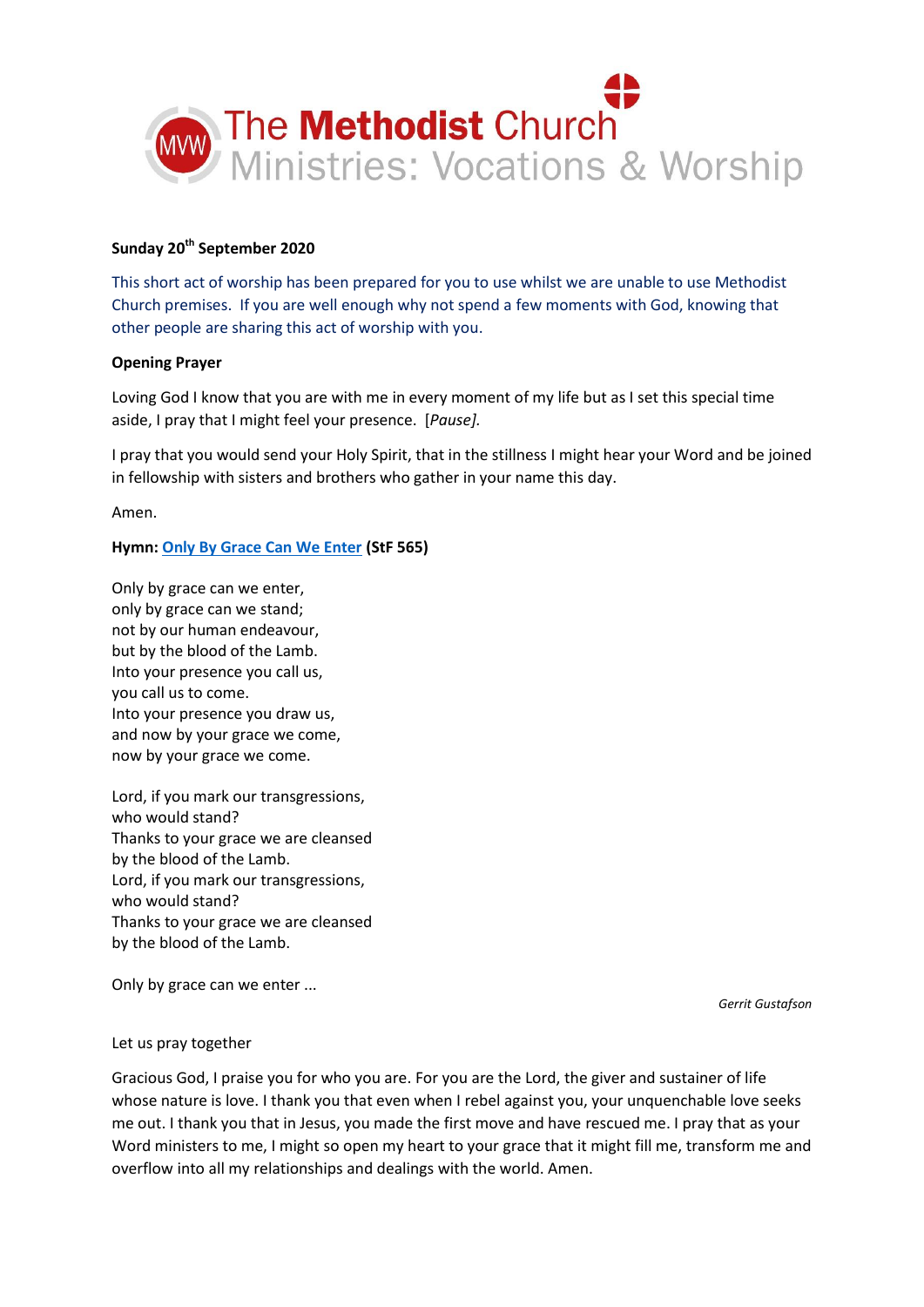# **Today's Reading from the Old Testament** [Exodus 16: 2-15](https://www.biblegateway.com/passage/?search=Exodus%2016:2-15&version=NIV)

**Today's Gospel Reading:** [Matthew 20: 1-16](https://www.biblegateway.com/passage/?search=Matthew+20%3A+1-16&version=NIV)

# **Time to Reflect**

All Christians talk about grace but it seems to me that as Methodists we talk about grace a lot! This unearned, love of God in Jesus Christ freely offered to all people is both the foundation and heart of our worship, the sacraments and our new life in Christ. It is this grace that is expressed in God's saving action toward us and nothing of our faith can ever be outside a response to God's grace.

In turning to Matthew 20 we reach Jesus' parable of the Labourers in the Vineyard. The New Testament scholar Charles B. Cousar suggests that the best response a preacher can make to this text is to simply get out of the way of this challenging, perhaps even annoying picture of God's grace. Why annoying? This story is told to Jesus' disciples who have as Peter says "…left everything and followed [Jesus]" (Mt 11:27). It is to these that Jesus tells his story of workers who queue for their wage after a whole day toiling in the scorching sun. We can imagine their eyes popping when the latecomers receive a full day's wage for but one hour's work. If they have stumbled upon such generosity, what then will be *their* reward? Imagine then the knot in their stomachs as they receive nothing but the exact same coin as their colleagues who had hardly broken sweat. What employer would be so foolish as to alienate such faithful workers?

This then is Jesus' answer to his faithful follower's enquiry about their reward. Confronted by the reality of God's grace all legalistic religion, all bargaining with God finds its end. The reward is the work itself for it is carried out in the presence of the master.

As we are confronted by this grace, so it poses a question. Is it enough for us to know that we labour in the presence and purpose of the God who loves us? As our story stands on the threshold of Holy Week in Matthew 21, are we content that we shall gather with last minute arrivals so that even a thief, in the last minutes of his life, finds a gracious promise of paradise?

In our frustration, may we recall with humility, the grace first shown to us.

Grace and peace.

## **A time of prayer**

Loving God,

I pray that the world might know your grace. As I begin to inhabit a "new normal", I pray for wisdom for the leaders of the world that powerful nations might respond with that self-giving generosity that you bring to the world.

On this peace Sunday, I pray for all those who respond to your love by making the first move to call an end to conflict. I pray for those caught up in conflict, those who flinch at the sound of explosives or gunshot.

I pray for those slowly returning to collective worship as some places of worship reopen and for those who feel excluded from that worship.

I ask your blessing on those close to me that even in these distanced times that you would give me the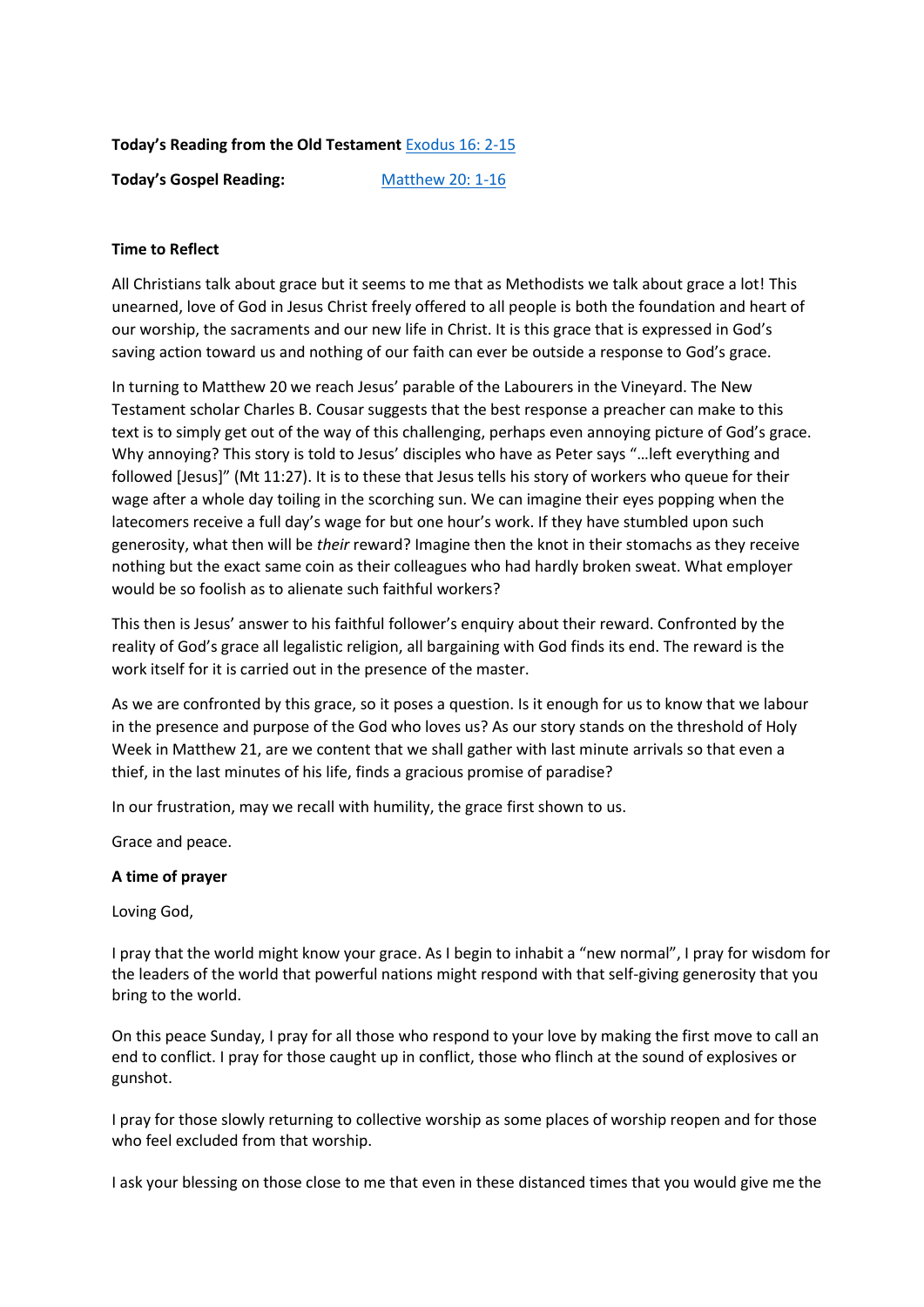opportunity to reflect that grace first shown to me.

I ask these prayers in the only way that I can; in the power of your Holy Spirit and in the name, grace and character of my Lord and Saviour Jesus Christ.

Amen.

#### **Peace Sunday**

[https://www.methodist.org.uk/our-faith/worship/singing-the-faith-plus/seasons-and-themes/special](https://www.methodist.org.uk/our-faith/worship/singing-the-faith-plus/seasons-and-themes/special-sundays/peace-sunday/)[sundays/peace-sunday/](https://www.methodist.org.uk/our-faith/worship/singing-the-faith-plus/seasons-and-themes/special-sundays/peace-sunday/)

#### **The Lord's Prayer**

*Our Father ……*

## **Hymn: ["What Shall I do my God to love…?"\(](https://www.youtube.com/watch?v=RTM3OcP5V00)StF 436)**

What shall I do my God to love, my loving God to praise? The length, and breadth, and height to prove, and depth of sovereign grace?

Your sovereign grace to all extends, immense and unconfined; from age to age it never ends; enfolds all humankind.

Throughout the world its breadth is known, wide as infinity; so wide it never passed by one, or it had passed by me.

My trespass was grown up to heaven; but, far above the skies, in Christ abundantly forgiven, I see your mercies rise.

The depth of all-redeeming love what angel tongue can tell? O may I to the utmost prove the gift unspeakable!

Come quickly, gracious Lord, and take possession of your own; my longing heart vouchsafe to make your everlasting throne.

*Charles Wesley (1707-1788)*